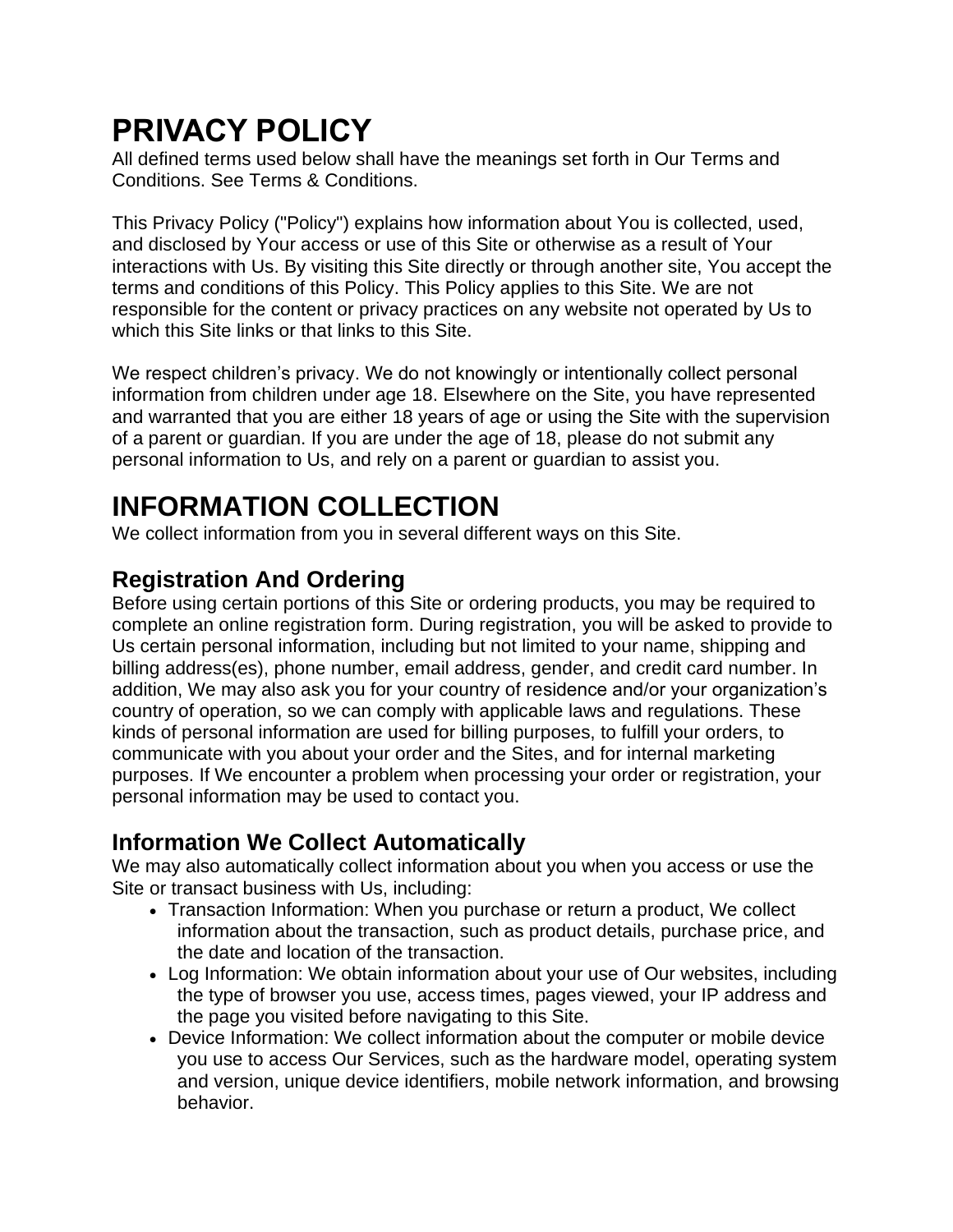- Location Information: We may collect information about the location of your device. We may also collect information about your approximate location each time you access this Site.
- Information Collected by Cookies and other Tracking Technologies: We may use cookies, web beacons, and other tracking technologies to collect information about you and your interaction with this Site, including information about your browsing behavior, purchase behavior, and other engagement with the Services. We use this information in one or more of the ways described in the "Use of Information" section below. Most web browsers are set to accept cookies by default, but you can usually change your browser settings to remove or reject cookies.

#### **Information We Collect From Other Sources**

We may also receive information about you from other sources and combine or link that with information We have about you. For example, We may collect demographic and change-of-address information from third party sources and information from third party social media platforms (such as Facebook) if you log into this Site using your social media account credentials or if you make certain content and information publicly available, such as photos, videos, and profile information.

# **INFORMATION USE AND DISCLOSURE**

#### **Internal Use**

We use your personal information to process your order and provide you with customer service. We may internally your personal information to improve this Site's content and layout, to improve outreach and for Our own marketing efforts (including marketing our services and products to you), and to determine general marketplace information about visitors to this Site.

#### **Communications With You**

We will use your personal information to communicate with you about this Site and your orders and registrations. Also, We may send you a confirmation email when you register with Us. We may send you a service-related announcement on the rare occasions when it is necessary (for example, if we must temporarily suspend our service for maintenance.) Also, you may submit your email address for reasons such as to register for a contest or sweepstakes or to sign up for email newsletters and special offers. If you submit your email address, We use it to deliver the information to you. We always permit you to unsubscribe or opt out of future emails. Because We have to communicate with you about orders and registrations that you choose to place, you cannot opt out of receiving emails related to your orders or registrations.

#### **External Use**

Except as otherwise set forth below, We do not sell, rent, trade, license or otherwise disclose your specific personal information or financial information to anyone.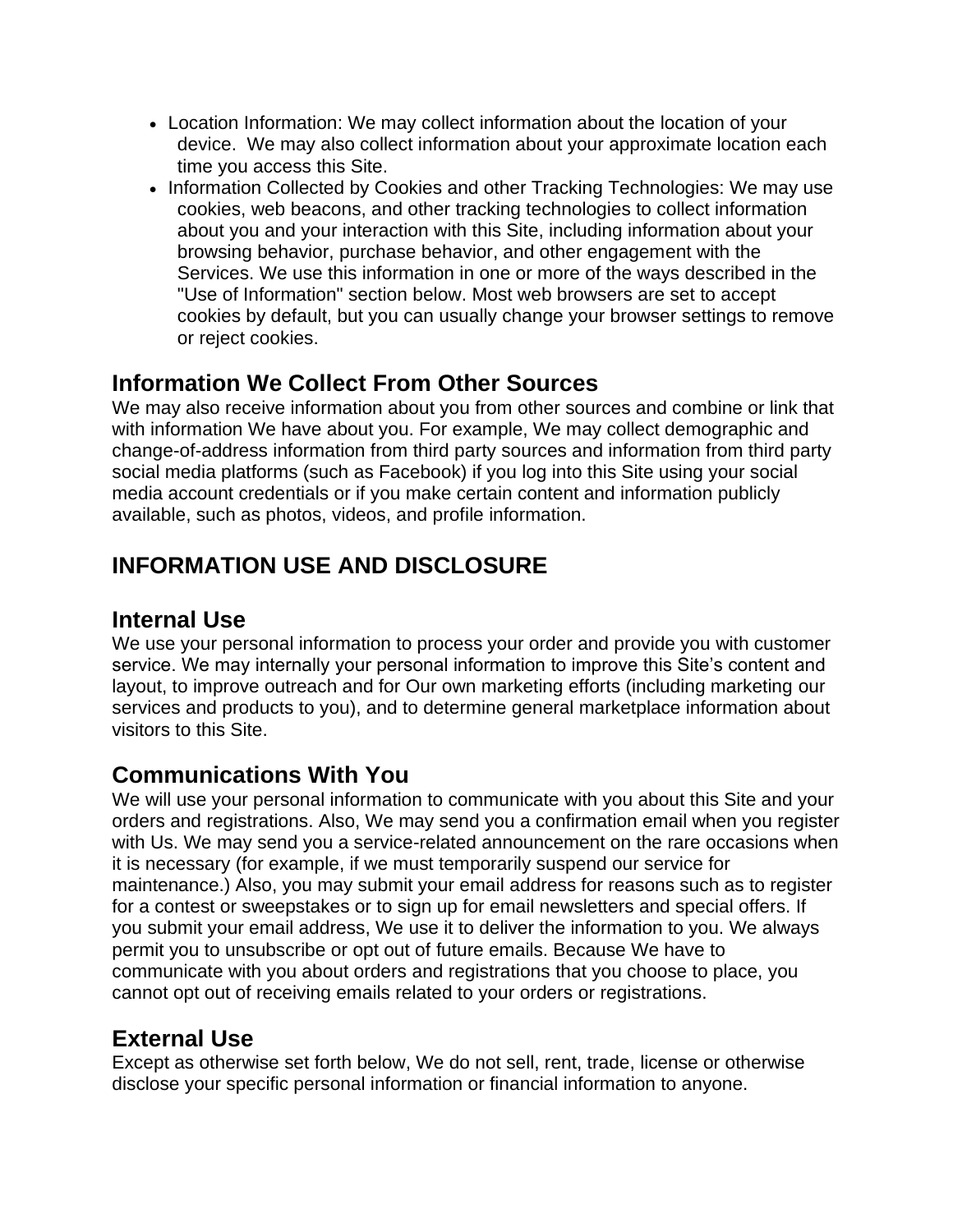We may disclose information to third parties that perform specific functions on Our behalf. However, We will only disclose the information that is necessary for them to perform their service.

We must provide your credit card number to financial-services corporations such as credit-card processors and issuers as is required to process your orders. We will use industry standard security measures, including data encryption, when providing your credit card number to others.

We may disclose personal information or financial information in response to requests from law enforcement officials conducting investigations; subpoenas; a court order; or if We are otherwise required to disclose such information by law. We also will release personal information where disclosure is necessary to protect our legal rights, or to protect ourselves or others. For example, We may share information to reduce the risk of fraud or if someone uses or attempts to use this Site for illegal reasons or to commit fraud.

While We will not sell (or trade or rent) personally identifiable information to other companies as part of Our regular course of business. However, it's possible that We might acquire or merge with or be acquired by another company or that We might dispose of some or all of Our assets. If that happens, your personal information may be disclosed to another company, but that disclosure will be subject to the Privacy Policy in effect.

We may share non-personal information (such as the number of daily visitors to a particular web page, or the size of an order placed on a certain date) with third parties such as advertising partners. This information does not directly personally identify you or any user.

#### **DATA SECURITY**

We take reasonable measures, including administrative, technical, and physical safeguards, to protect information about you from loss, theft, misuse, unauthorized access, disclosure, alteration, and destruction.

#### **OPT OUT/CORRECTIONS**

Upon your request, We will (a) correct or update your personal information; (b) stop sending emails to your email address; and/or (c) disable your account to prevent any future purchases through that account. You can make these requests by emailing Us at [pvacweb@gmail.com.](mailto:pvacweb@gmail.com)

Please do not email your credit-card number or other sensitive information.

# **OFFLINE COLLECTIONS USE AND DISCLOSURE**

We also may collect information offline. We will treat any information collected offline in a manner that is consistent with this Policy. One example involves someone calling Us